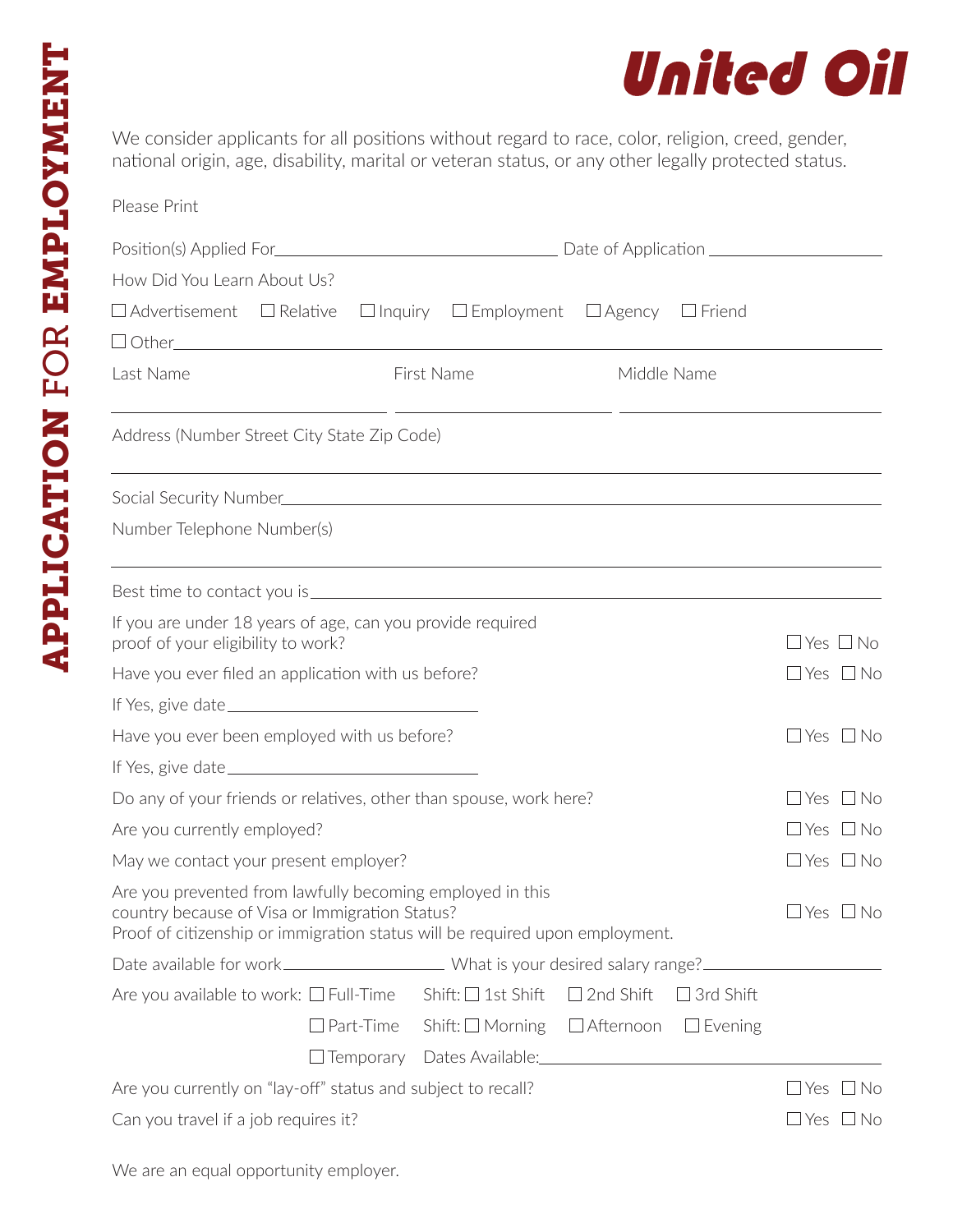|                          | School<br>Name/Address | Courses<br>of Study | Years<br>Completed | Diploma<br>Degree |
|--------------------------|------------------------|---------------------|--------------------|-------------------|
| High<br>School           |                        |                     |                    |                   |
| Undergraduate<br>School  |                        |                     |                    |                   |
| Graduate<br>Professional |                        |                     |                    |                   |
| Other<br>(specify)       |                        |                     |                    |                   |

Describe any specialized training, apprenticeship, skills and extra-curricular activities.

Describe any job-related training received in the United States military.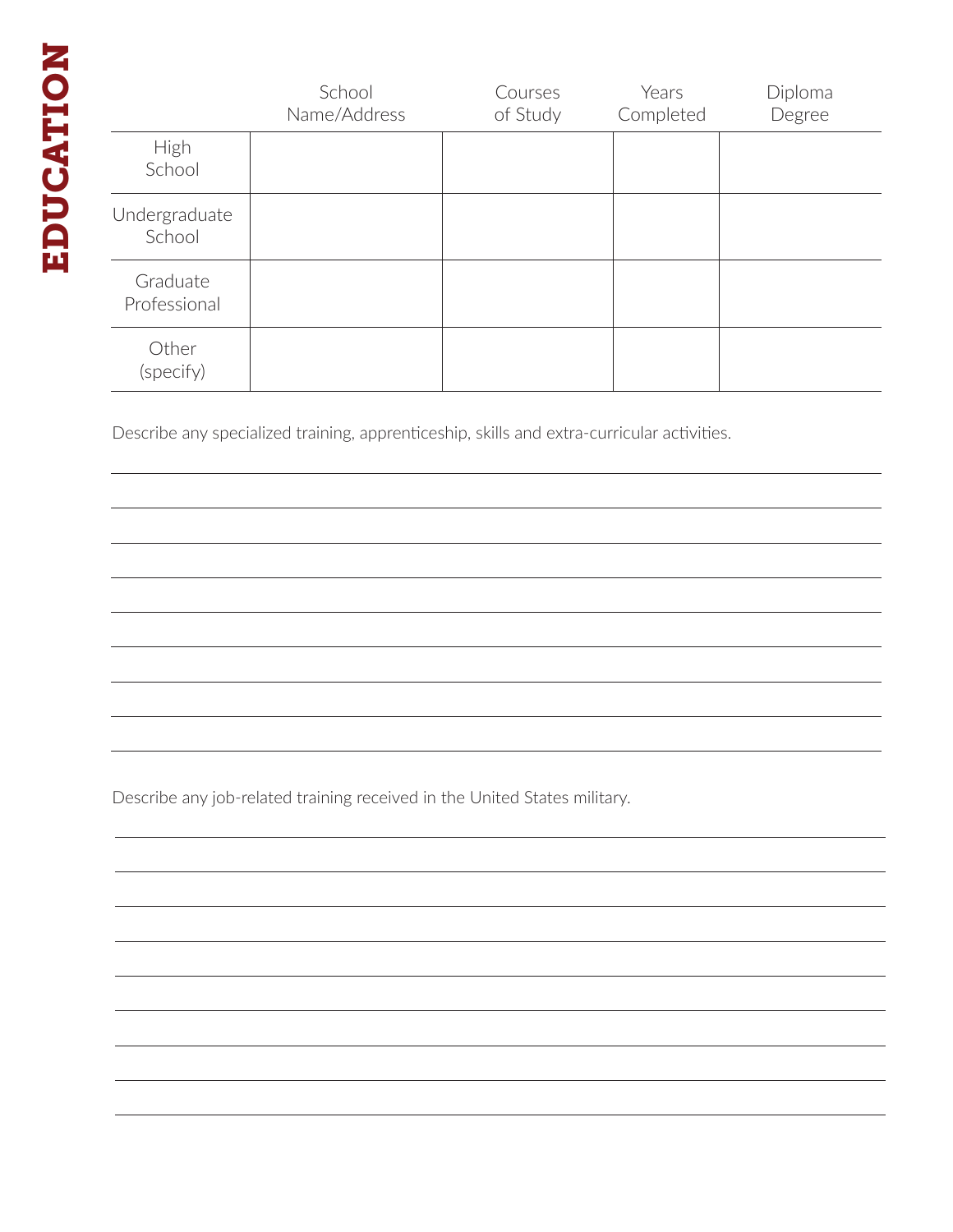Start with your present or last job. Include any job-related military service assignments and volunteer activities. You may exclude organizations which indicate race, color, religion, gender, national origin, disabilities or other protected status.

| Employer                                                                          | Dates Employed<br>to                                            | Work Performed<br><u> 1989 - John Harry Harry Harry Harry Harry Harry Harry Harry Harry Harry Harry Harry Harry Harry Harry Harry Harry Harry Harry Harry Harry Harry Harry Harry Harry Harry Harry Harry Harry Harry Harry Harry Harry Harry Harr</u> |
|-----------------------------------------------------------------------------------|-----------------------------------------------------------------|--------------------------------------------------------------------------------------------------------------------------------------------------------------------------------------------------------------------------------------------------------|
| Address                                                                           | Hourly Rate/Salary<br>Start: Final:                             | the control of the control of the control of the control of                                                                                                                                                                                            |
| Telephone Number(s)                                                               | Job Title<br><u> 1990 - Jan Salaman Salaman (j. 1990)</u>       | Supervisor                                                                                                                                                                                                                                             |
|                                                                                   |                                                                 |                                                                                                                                                                                                                                                        |
| Employer<br><u> 1989 - Johann Barn, fransk politik (d. 1989)</u>                  | Dates Employed<br>to                                            | Work Performed<br><u> 1989 - John Stein, mars and de Branch and de Branch and de Branch and de Branch and de Branch and de Branch a</u>                                                                                                                |
| Address                                                                           | Hourly Rate/Salary<br>Start: Final:                             | the control of the control of the control of the control of the control of                                                                                                                                                                             |
| Telephone Number(s)<br><u> 1980 - Johann Barn, amerikansk politiker (d. 1980)</u> | Job Title<br><u> 1989 - Johann Barn, amerikansk politiker (</u> | Supervisor<br><u> 1989 - Johann Stein, fransk politiker (d. 1989)</u>                                                                                                                                                                                  |
|                                                                                   |                                                                 |                                                                                                                                                                                                                                                        |
| Employer                                                                          | Dates Employed<br>to                                            | Work Performed<br>the control of the control of the control of the control of                                                                                                                                                                          |
| Address                                                                           | Hourly Rate/Salary<br>Start: Final:                             | <u> 1989 - Johann Stoff, Amerikaansk politiker (</u>                                                                                                                                                                                                   |
| Telephone Number(s)                                                               | Job Title                                                       | Supervisor                                                                                                                                                                                                                                             |
|                                                                                   |                                                                 |                                                                                                                                                                                                                                                        |
| Employer                                                                          | Dates Employed<br>to                                            | Work Performed                                                                                                                                                                                                                                         |
| Address                                                                           | Hourly Rate/Salary<br>Final:<br>Start:                          |                                                                                                                                                                                                                                                        |
| Telephone Number(s)                                                               | Job Title                                                       | Supervisor                                                                                                                                                                                                                                             |
| Reason for Leaving                                                                |                                                                 |                                                                                                                                                                                                                                                        |

If you need additional space, please continue on a separate sheet of paper.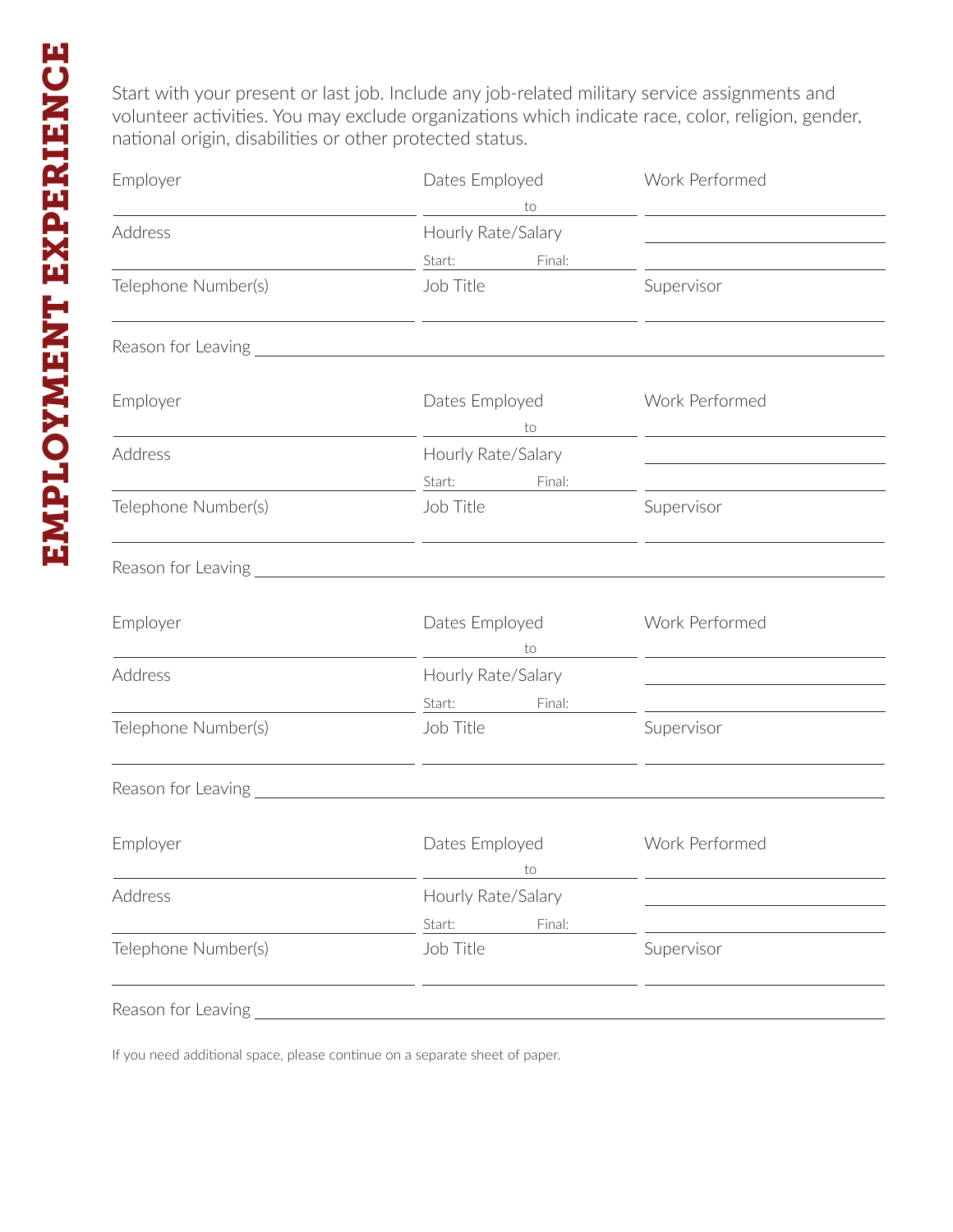List professional, trade, business or civic activities and offices held.

## Other Qualifications

Summarize special job-related skills and qualifications acquired from employment or other experience.

| Specialized Skills<br>Check skills/equipment operated                                                           |
|-----------------------------------------------------------------------------------------------------------------|
| $\Box$ Terminal $\Box$ Spreadsheet $\Box$ PC/MAC $\Box$ Word Processing $\Box$ Spreadsheet $\Box$ PC $\Box$ MAC |
|                                                                                                                 |
| Production/Mobile Machinery (list)                                                                              |
|                                                                                                                 |
|                                                                                                                 |

Other (list)

State any additional information you feel may be helpful to us in considering your application.

## Note to Applicants: Do not answer this question unless you have been informed about the requirements of the job for which you are applying.

Are you capable of performing in a reasonable manner, with or without a reasonable accommodation, the activities involved in the job or occupation for which you have applied? A review of the activities involved in such a job or occupation has been given.  $\Box$  Yes  $\Box$  No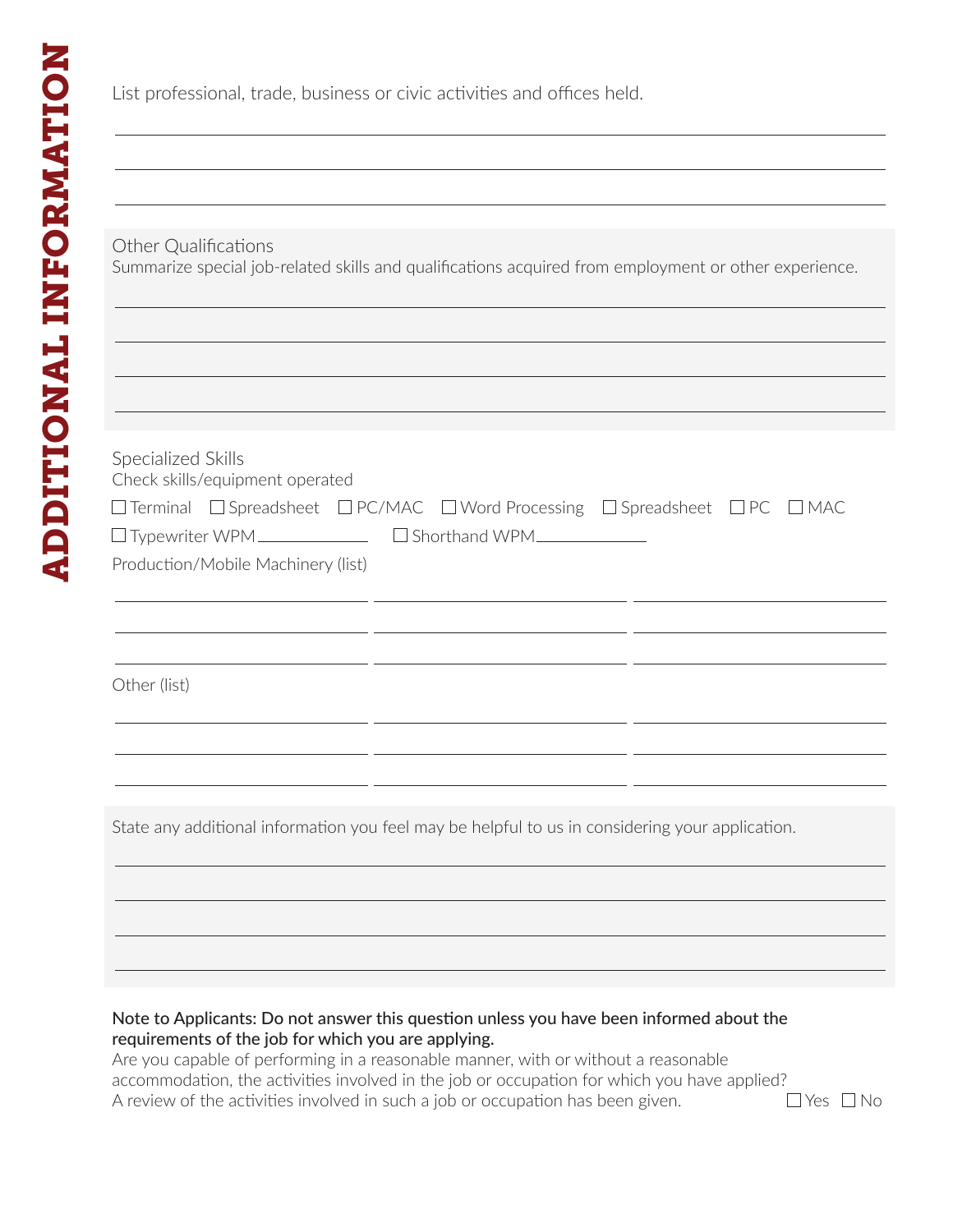| Name    | Phone Number |
|---------|--------------|
| Address |              |
| Name    | Phone Number |
| Address |              |
| Name    | Phone Number |
| Address |              |

I certify that answers given herein are true and complete.

I authorize investigation of all statements contained in this application for employment as may be necessary in arriving at an employment decision.

This application for employment shall be considered active for a period of time not to exceed 45 days. Any applicant wishing to be considered for employment beyond this time period should inquire as to whether or not applications are being accepted at that time.

I hereby understand and acknowledge that, unless otherwise defined by applicable law, any employment relationship with this organization is of an "at will" nature, which means that the Employee may resign at any time and the Employer may discharge Employee at any time with or without cause. It is further understood that this "at will" employment relationship may not be changed by any written document or by conduct unless such change is specifically acknowledged in writing by an authorized executive of this organization.

In the event of employment, I understand that false or misleading information given in my application or interview(s) may result in discharge. I understand, also, that I am required to abide by all rules and regulations of the employer.

Signature of Applicant **Date** Date **Date**